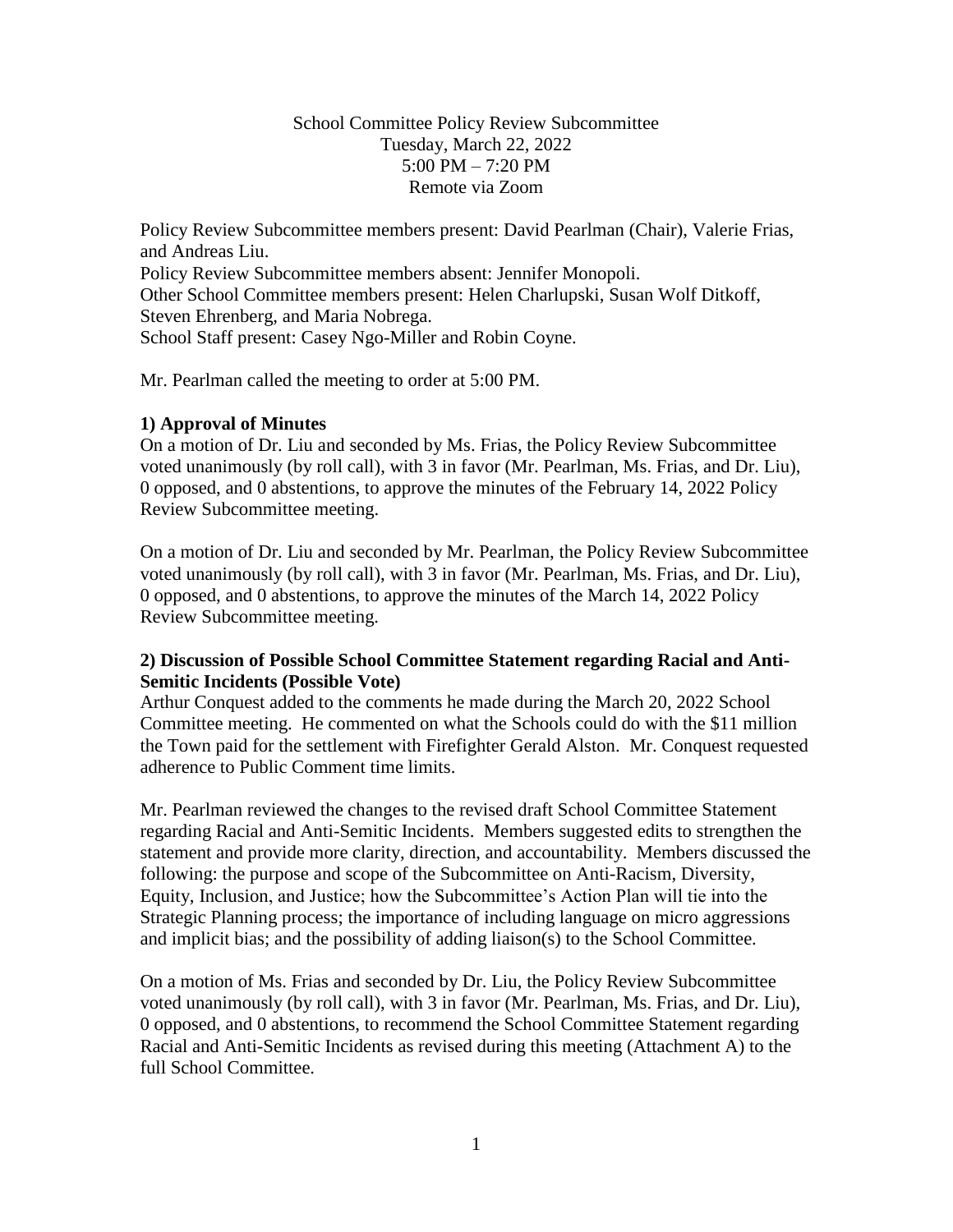### **3) Discussion of Draft Public Schools of Brookline (PSB) Restraint Policy (Possible Vote)**

Mr. Pearlman reviewed the changes to the proposed PSB Physical Restraint Policy. Members, Ms. Ngo-Miller, and Special Education Parent Advisory Council (SEPAC) Interim Co-Chair Faith Dantowitz suggested edits to the language on time-out (clarification of the definition), social-emotional supports to students and staff who have witnessed a physical restraint; Office of Student Services notification (as soon as practicable and no later than within 24 hours); and parent/caregiver/guardian notification (Notification as soon as practicable. An initial notification must be made prior to the student leaving school or a school-sponsored activity. Initial reporting of a restraint to parents/caregivers/guardians shall be made verbally. If there is no response to verbal outreach, notification shall be made via electronic correspondence. A subsequent written report shall be generated within five business days and provided to parents/caregivers/ guardians. The written record for parents/caregivers/guardians shall at minimum include a description of what precipitated the use of physical restraint, what transpired during the use of physical restraint, and what happened in the aftermath of the physical restraint). Ms. Ngo-Miller explained current procedures and training.

On a motion of Dr. Liu and seconded by Ms. Frias, the Policy Review Subcommittee voted unanimously (by roll call), with 3 in favor (Mr. Pearlman, Ms. Frias, and Dr. Liu), 0 opposed, and 0 abstentions, to recommend the proposed PSB Physical Restraint Policy as revised during this meeting (Attachment B) to the full School Committee for a  $1<sup>st</sup>$ Reading on March 24, 2022.

Members noted that this is a complex policy, and that after further review, there may need to be additional edits. Members suggested a detailed presentation to the full School Committee.

### **4) Discussion of Town Meeting Warrant Articles and Referral for Possible School Committee Position Statements (Vote)**

Members discussed which 2022 Annual Town Meeting Articles to recommend to the full School Committee for a public hearing and possible statement to Town Meeting. Ms. Charlupski spoke in support of School Committee consideration of Article 23. Resolution to create an Athletic Field Surface Task Force (Toffel). She discussed the durability of grass vs turf fields. Brookline High School student Jay Sweitzer-Shalit spoke in support of School Committee consideration of Article 28. Home Rule Petition to expand local voting rights to sixteen and seventeen year-olds and Article 29. Home Rule Petition to expand local voting rights to permanent legal residents (Sweitzer-Shalit et. al). He commented on how Article 28 would facilitate the ability of Brookline High School students to weigh in on educational policy and how it ties into the PSB goal to promote student civic engagement. Article 29 will enable non-resident parents/guardians to have a say in Town Education Policy. Mr. Pearlman noted that at the last Policy Review Subcommittee Meeting on March 14, 2022, Ms. Charlupski advised that Article 7. Authorize the acceptance and granting of easements in the areas of 19-21 Brington Road and 22 Tappan Street is a legal matter that does not require a School Committee Statement.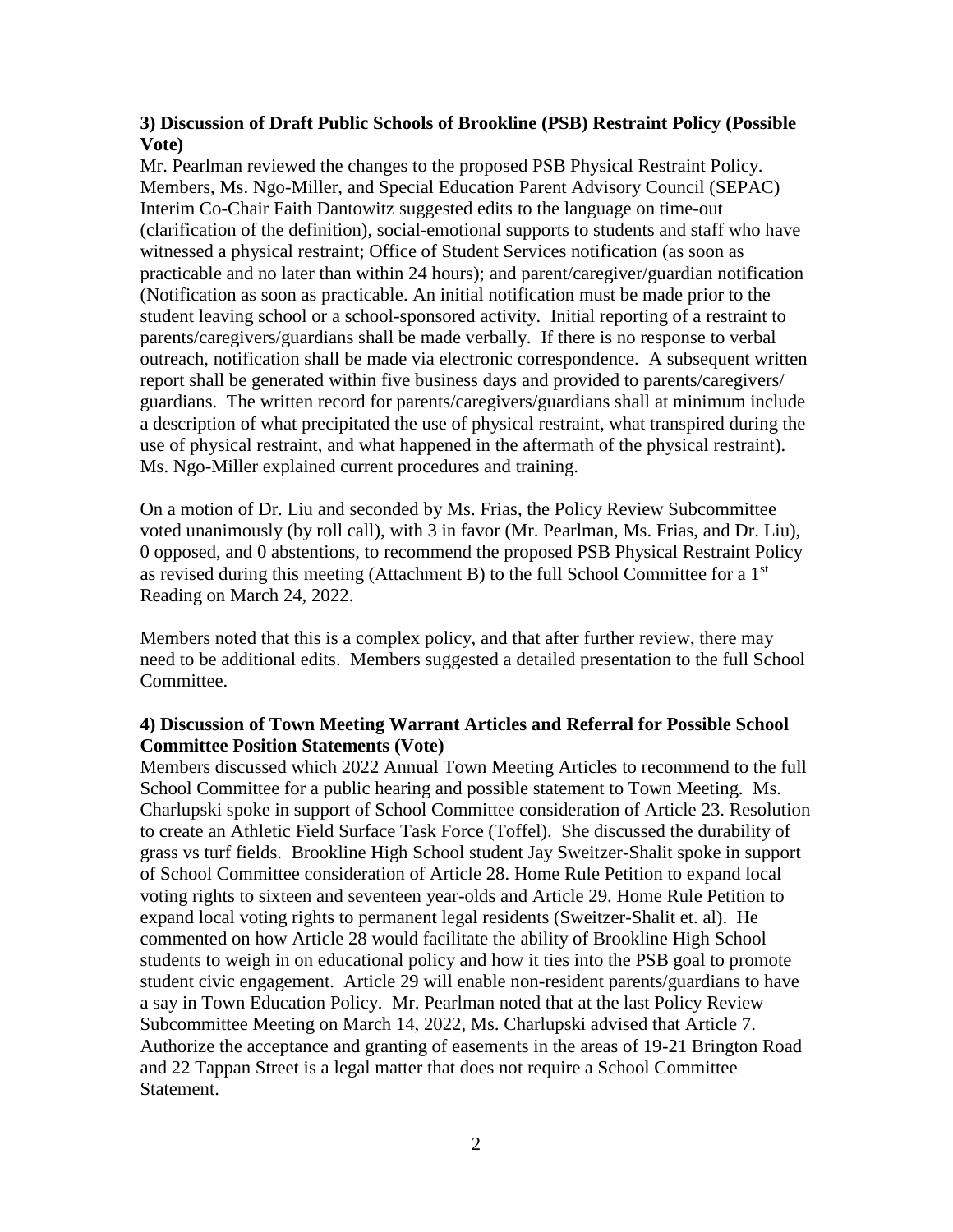The Subcommittee discussed and agreed not to recommend the following articles for a School Committee hearing and possible statement to Town Meeting: Article 7. Authorize the acceptance and granting of easements in the areas of 19-21 Brington Road and 22 Tappan Street; Article 26. Amend Article 3.16 of the Town's General By-Laws pertaining to the Park and Recreation Commission (Brown et. al); and Article 29. Home Rule Petition to expand local voting rights to permanent legal residents (Sweitzer-Shalit et. al).

On a motion of Dr. Liu and seconded by Ms. Frias, the Policy Review Subcommittee voted unanimously (by roll call), with 3 in favor (Mr. Pearlman, Ms. Frias, and Dr. Liu), 0 opposed, and 0 abstentions, to recommend the following article to the full School Committee for a public hearing and possible statement to Town Meeting: Article 8. Annual (FY23) Budget Appropriations Article. (Advisory Committee)

On a motion of Ms. Frias and seconded by Dr. Liu, the Policy Review Subcommittee voted unanimously (by roll call), with 3 in favor (Mr. Pearlman, Ms. Frias, and Dr. Liu), 0 opposed, and 0 abstentions, to recommend the following article to the full School Committee for a public hearing and possible statement to Town Meeting: Article 9. Amend Article 4.8 of the Town's General By-Laws to adjust calculation of Living Wage (Human Resources) *Prior to the March 24, 2022 School Committee Meeting, Mr. Pearlman will find out whether Article 9 applies to PSB employees.*

On a motion of Mr. Pearlman and seconded by Ms. Frias, the Policy Review Subcommittee voted unanimously (by roll call), with 3 in favor (Mr. Pearlman, Ms. Frias, and Dr. Liu), 0 opposed, and 0 abstentions, to recommend the following article to the full School Committee for a public hearing and possible statement to Town Meeting: Article 23. Resolution to create an Athletic Field Surface Task Force (Toffel)

On a motion of Mr. Pearlman and seconded by Ms. Frias, the Policy Review Subcommittee voted unanimously (by roll call), with 3 in favor (Mr. Pearlman, Ms. Frias, and Dr. Liu), 0 opposed, and 0 abstentions, to recommend the following article to the full School Committee for a public hearing and possible statement to Town Meeting: Article 24. Amend the Town's General By-Laws pertaining to Artificial Turf Surfaces. (Richmond et.al)

On a motion of Dr. Liu and seconded by Ms. Frias, the Policy Review Subcommittee voted unanimously (by roll call), with 3 in favor (Mr. Pearlman, Ms. Frias, and Dr. Liu), 0 opposed, and 0 abstentions, to recommend the following article to the full School Committee for a public hearing and possible statement to Town Meeting: Article 28. Home Rule Petition to expand local voting rights to sixteen and seventeen year-olds (Sweitzer-Shalit et. al)

The meeting adjourned at 7:20 PM.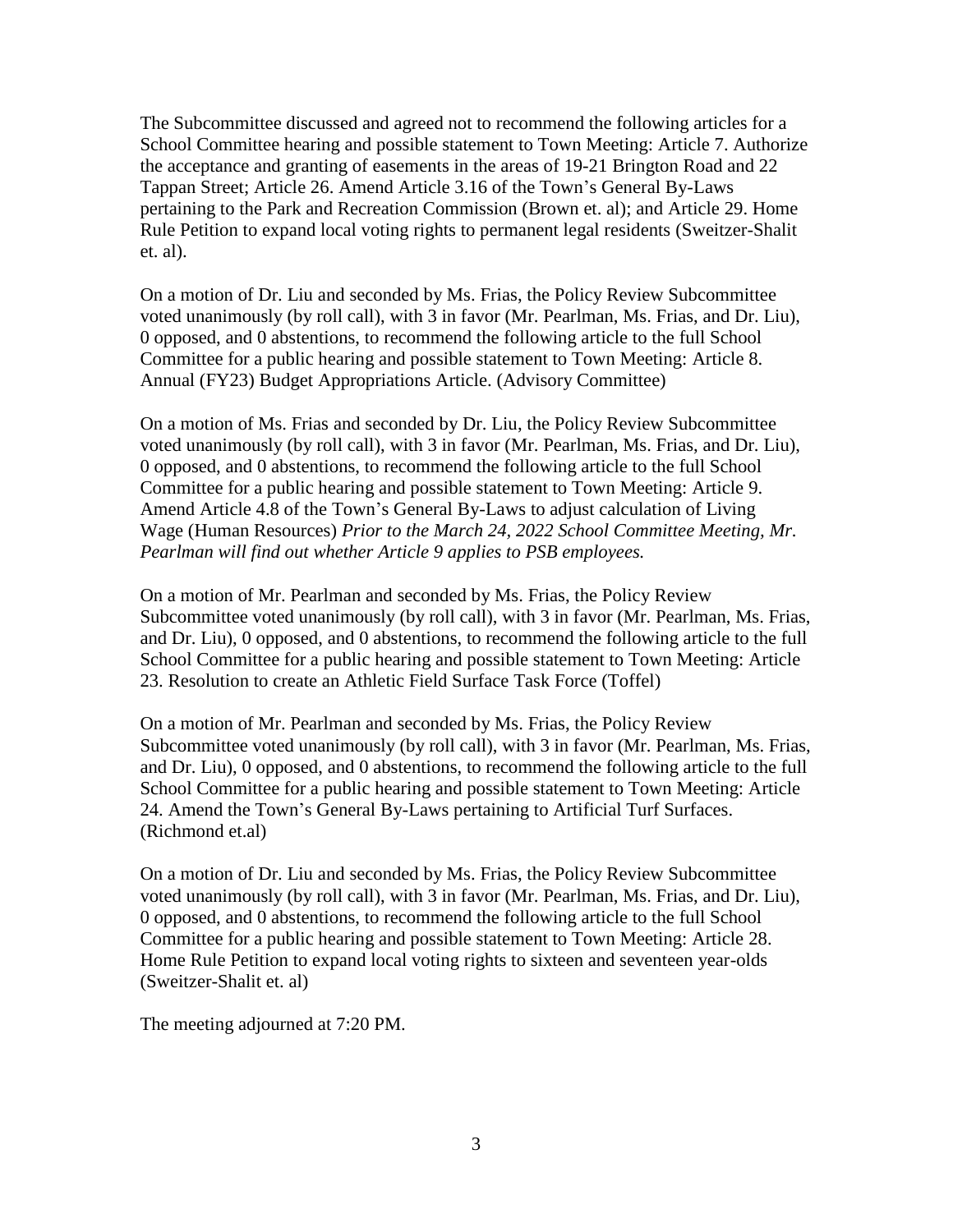## **Draft School Committee Statement for Review March 24, 2022**

The recent incidents at Brookline High School are the latest examples that the scourges of racism, sexism, antisemitism, ableism, anti-LGBTQ discrimination, xenophobia, and other forms of bigotry and harassment across all of our schools must be combated with renewed urgency and vigor. We are proud of the students who organized and participated in last week's protest. In so many ways, they are leading the adults; we are grateful for their advocacy, but they are children under our care who rely upon us to foster a school environment of safety, respect, and dignity.

As the elected officials overseeing the Public Schools of Brookline, we are ultimately accountable for the school system and the success of every student within. And we can and will do better.

Specific actions we will take, starting immediately:

- We will pursue training in anti-discrimination and anti-racist leadership for the School Committee, and routinely refresh this training.
- We will empower the superintendent of PSB to embed diversity and a commitment to inclusion, equity and justice across every element of the district's strategic plan to be developed this year, and we commit to identify or reallocate resources to support this work. The superintendent's evaluation rubric will explicitly include diversity, equity, inclusion, and justice.
- We will establish a subcommittee on anti-racism, diversity, equity, inclusion and justice that will include in its charge an action plan for the School Committee, aligned with the district strategic plan. As a part of this plan, the subcommittee will explore ways to address not only overt forms of racism, bigotry, discrimination, and harassment, but also micro aggressions and implicit bias.
- We will review the PSB Policy Handbook through an equity lens, including formulation of an anti-hate speech and iconography policy.
- We recognize the importance of having a School Committee, an administration, and a teaching staff that are more representative of the families that we serve. As a first step, we will explore ways to empower traditionally marginalized communities with opportunities for direct participation in School Committee affairs, including but not limited to appointment of liaisons from these communities (e.g., METCO).
- We will work with PSB staff to ensure clear and transparent mechanisms for reporting racism, bigotry, discrimination, and harassment.

These actions are important district-wide, pre-K through Grade 12, and are aligned with the Committee's legal powers and duties to evaluate the superintendent oversee and approve the district budget, and establish district educational goals and policies.

For those who are skeptical of this commitment - we hear you: the School Committee has not always led in this area, and will certainly make mistakes. We look forward to continued open dialogue with, and feedback from, the PSB community.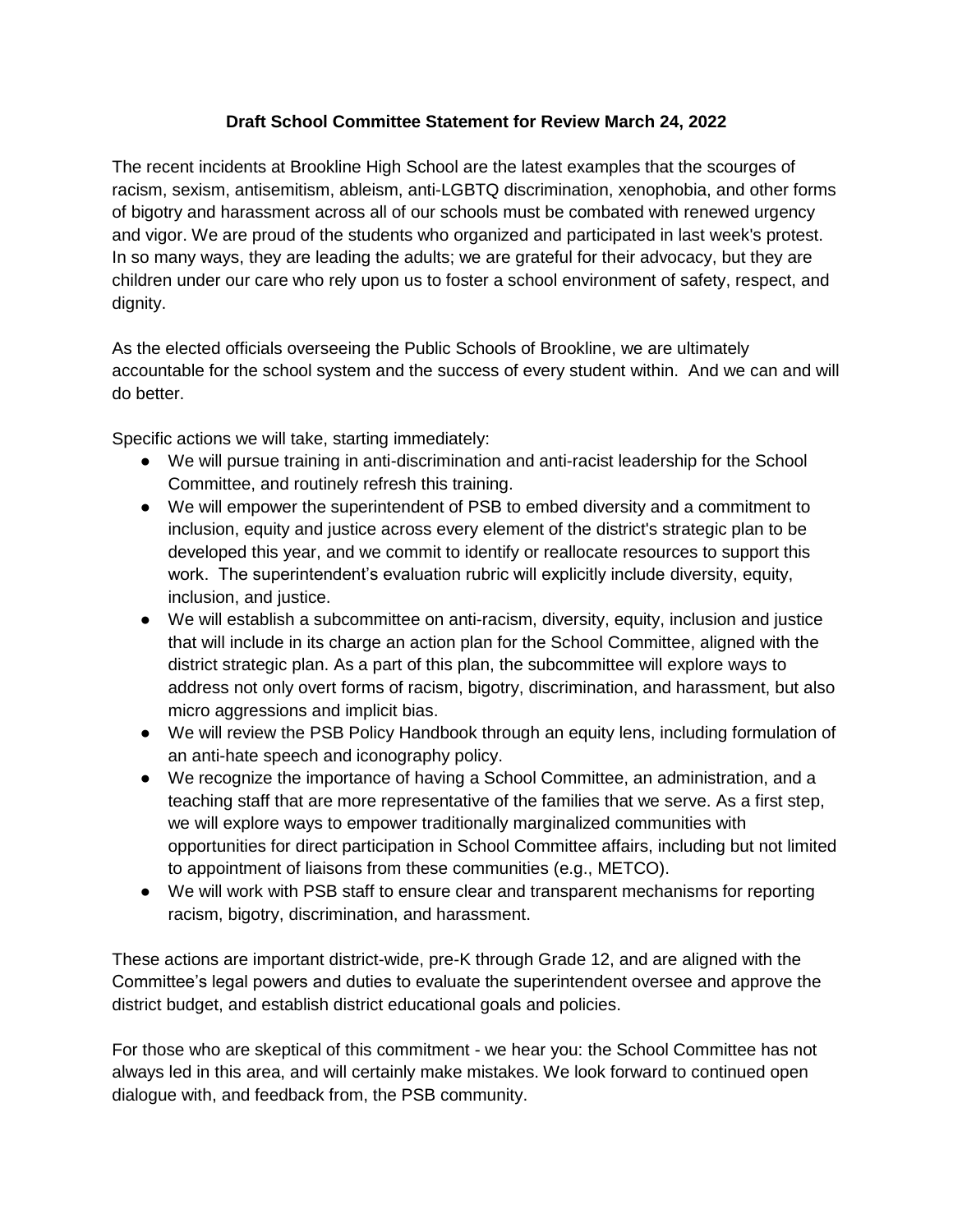Finally, while we are ultimately responsible for PSB, we ask the caregiver community to partner with us and with PSB staff: make clear that there is no place for racism, sexism, antisemitism, ableism, anti-LGBTQ discrimination, xenophobia, and other forms of bigotry and harassment of any kind. Through the home-school partnership, we can work together to promote a safe school environment that embraces the identity and individuality of every student.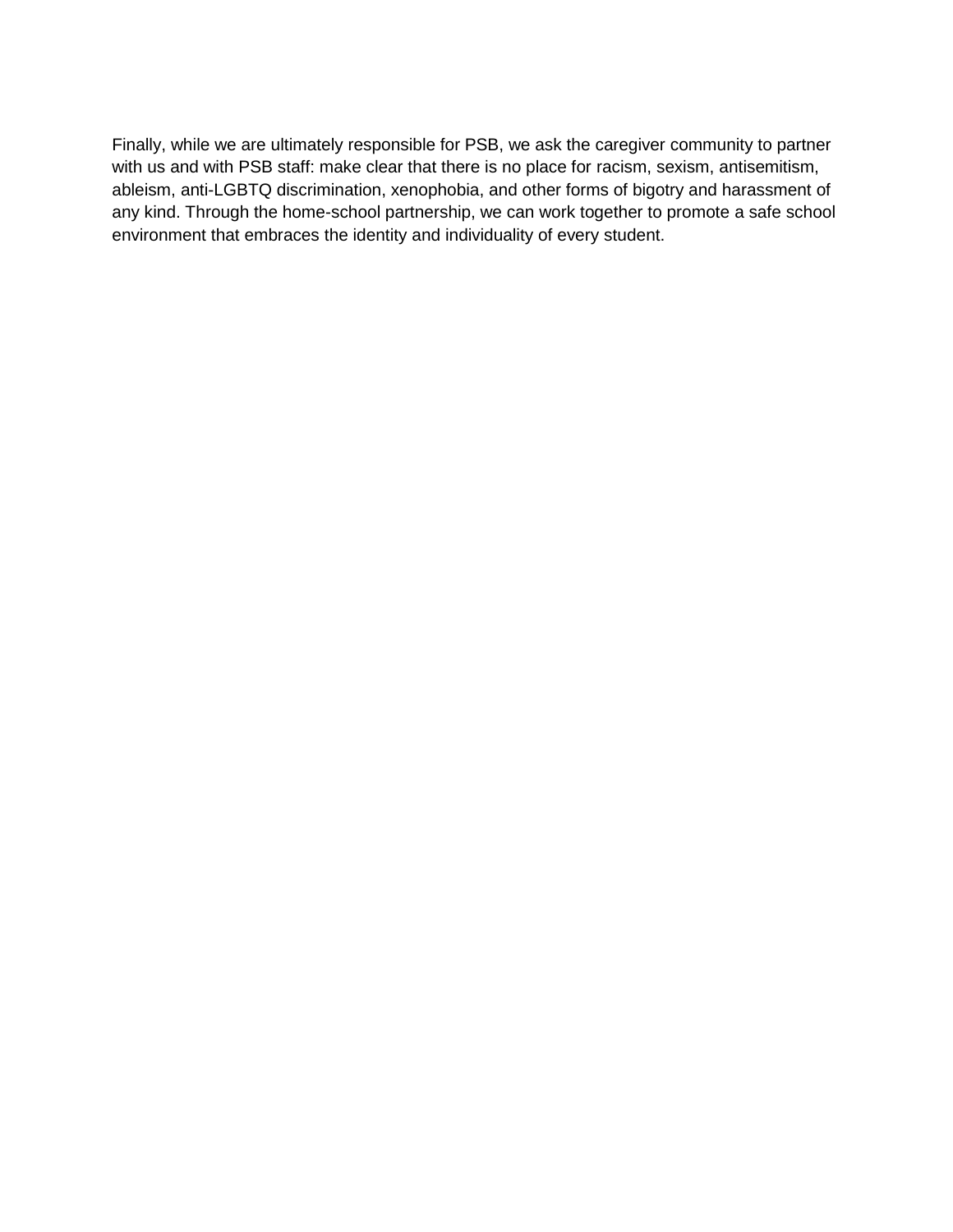#### **Draft PSB Physical Restraint Policy 3.24.22**

#### **I. Introduction**

It is the policy of the Brookline School Committee to promote a safe and productive workplace and educational environment for its employees and students, and to ensure that every student in the Brookline Public Schools is free from the use of physical restraint that is consistent with the Massachusetts Department of Elementary and Secondary Education regulations, and that physical restraint shall only be used with extreme caution as a last resort in emergency situations, supervised, after other lawful and less intrusive alternatives have failed or been deemed inappropriate.

We believe in preventive and positive approaches to discipline with interventions and consequences aimed at addressing the causes of misbehavior, resolving conflicts, meeting students' needs, and keeping students in school. We believe it is the responsibility of all school staff, students, families, and the community to contribute to a school community that promotes a safe, secure, and learning environment. Preventive and positive discipline is a shared responsibility for students, administrators, teachers, families, and the community. School personnel shall only administer a physical restraint as a last resort when it is needed to protect a student and/or a member of the school community from imminent, serious, physical harm. When a physical restraint needs to be administered, school personnel shall seek to prevent or minimize any harm to the student as a result of the use of the physical restraint. School personnel shall further ensure that the physical restraint is supervised by another adult as quickly as practicable.

This policy shall not be construed to limit the protection afforded to publicly funded students under other federal and state laws, including those laws that provide for the rights of students who have been found eligible to receive special education services. Additionally, this policy shall not be construed to preclude any teacher, employee or agent of a public education program from using reasonable and necessary force to protect students, other persons or themselves from assault or imminent, serious, physical harm.

The Superintendent will develop written procedures and guidelines related to this policy identifying:

• Appropriate responses to student behavior that may require immediate intervention;

• Alternative methods that should be used first when seeking to prevent student violence, self-injurious behavior and/or de-escalating potentially dangerous behavior occurring among groups of students or with an individual student, including alternative methods in emergency situations that avoid resorting to physical restraint.

• Methods for engaging parents in discussions about restraint prevention and use of restraint solely as an emergency procedure;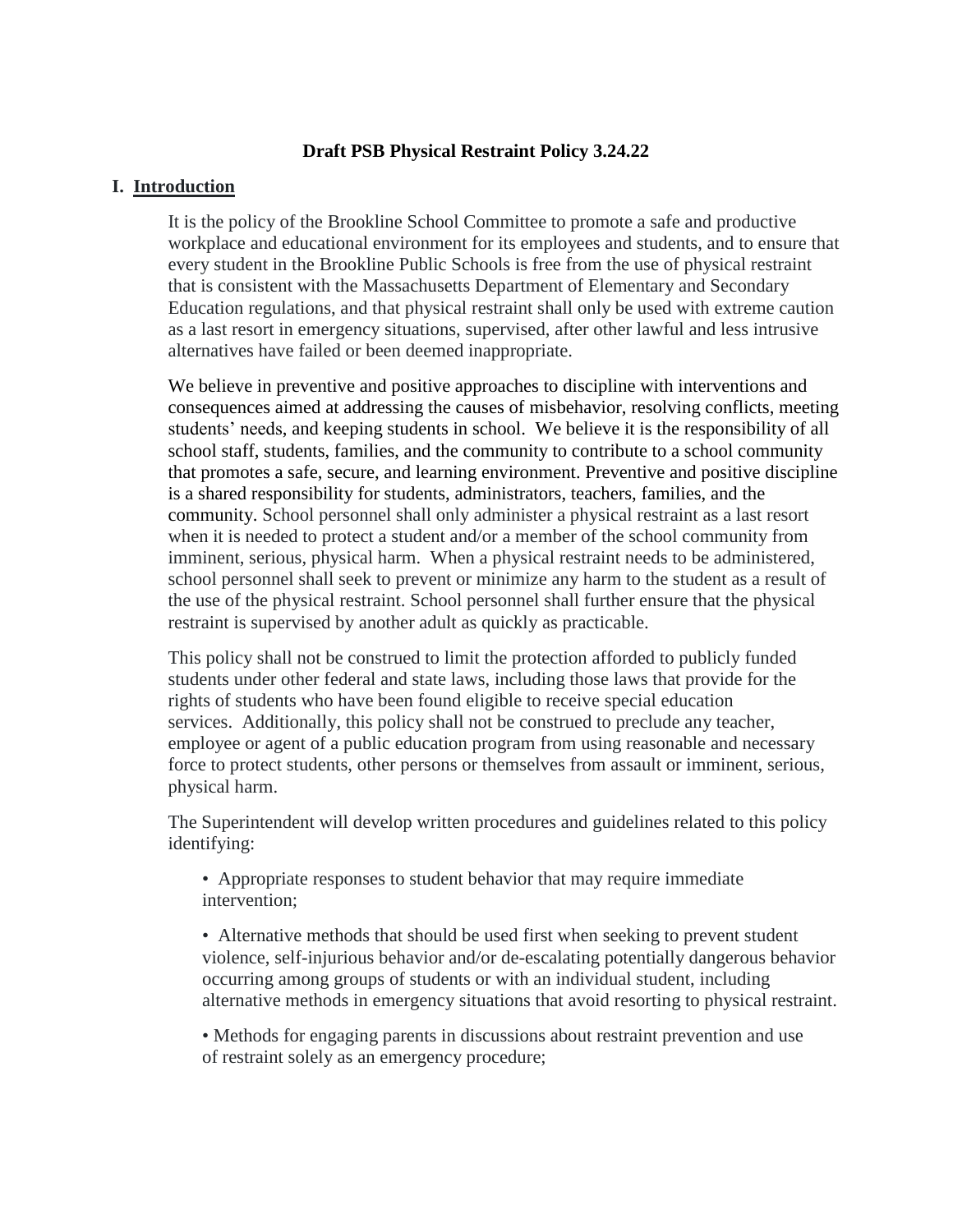• A statement prohibiting: medication restraint, mechanical restraint, prone restraint unless permitted by 603 CMR  $46.03(1)(b)$ , seclusion, and the use of physical restraint in a manner inconsistent with 603 CMR 46.00;

• A process for obtaining Principal/Head of School approval for a time out exceeding 30 minutes.

## **II. District's Physical Restraint Procedures**

# **A. Definitions**

"Consent" shall mean agreement by a parent/guardian/caregiver who has been fully informed of all information relevant to the activity for which agreement is sought, in their native language or other mode of communication, that the parents/guardians/caregivers understand and agree in writing to the carrying out of the activity, and understand that the agreement is voluntary and may be revoked at any time. The agreement describes the activity and lists the records (if any) which will be released and to whom.

"Restraint" shall mean limitation on a student's physical movement using force against the student's resistance.

"Physical restraint" shall mean direct physical contact that prevents or significantly restricts a student's freedom of movement. The term physical restraint does not include prone restraint, mechanical restraint, or medication restraint. Additionally, physical restraint does not include: providing brief physical contact, without force, to promote student safety or limit self-injurious behavior, providing physical guidance or prompting when teaching a skill, redirecting attention, providing comfort, or a physical escort.

"Physical escort" shall mean a temporary touching or holding, without the use of force, of the hand, wrist, arm, shoulder, or back for the purpose of inducing a student who is agitated to walk to a safe location.

"Mechanical restraint" shall mean the use of a physical device to restrict the movement of a student or the movement or normal function of a portion of their body. A protective or stabilizing device ordered by a physician shall not be considered a mechanical restraint. The use of a mechanical restraint is prohibited unless explicitly authorized by the student's physician and consented to in writing by the parents/guardians/caregivers of the student.

"Seclusion" shall mean the involuntary confinement of a student alone in a room or area from which the student is physically prevented, or reasonably believes they will be prevented, from leaving. Seclusion does not include a time-out as defined below. The use of seclusion is expressly prohibited.

"Time-out" shall mean a non-physical behavioral support strategy in which a student temporarily separates from the learning activity or the classroom, either by choice or by direction from staff, for the purpose of calming while remaining in an unconfined space (e.g. open area or room with an unlocked door) within the sight of staff. Time-out shall cease as soon as the student has calmed. A time-out does not qualify as a physical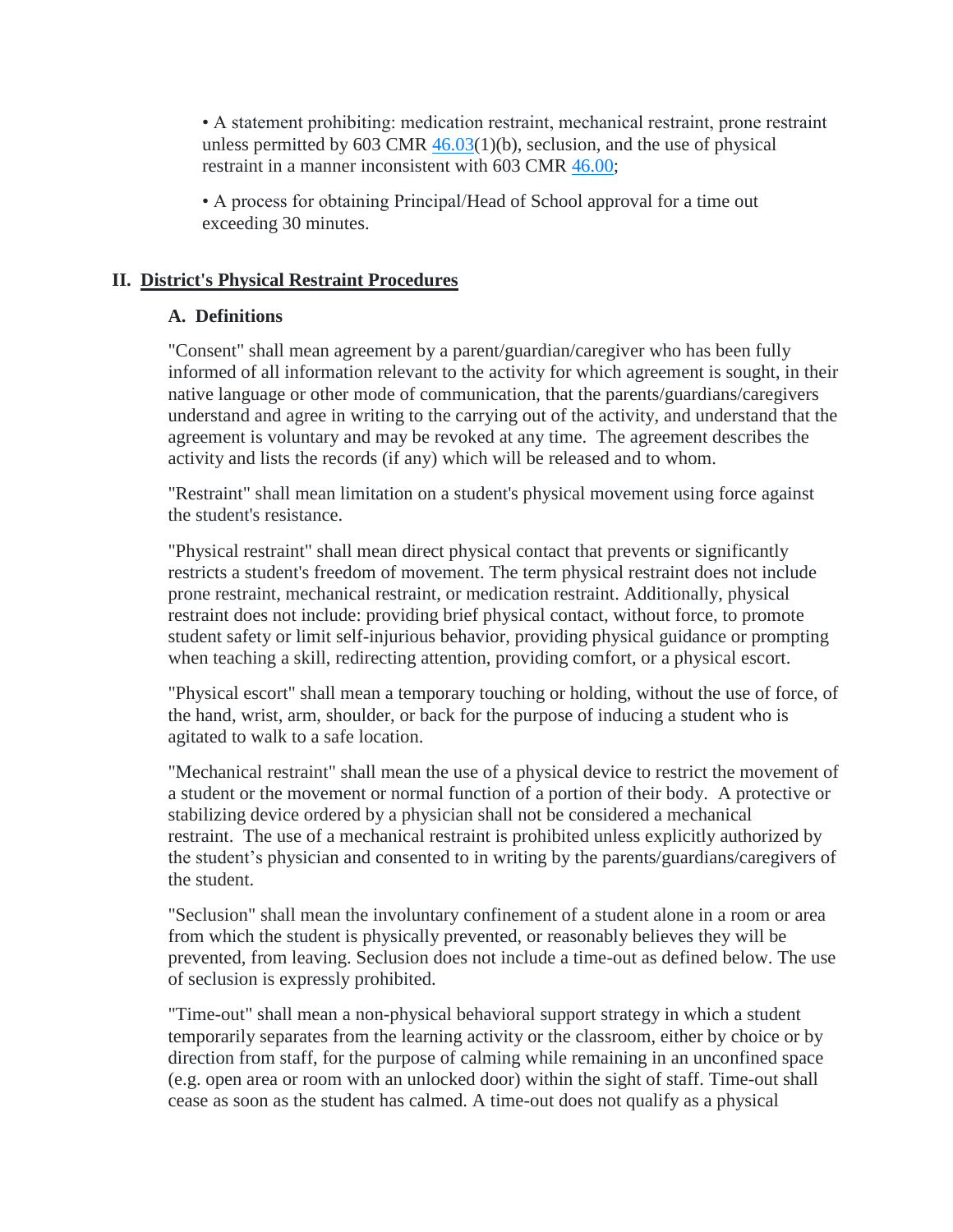restraint, however parents/guardians/caregivers shall be notified in accordance with the reporting requirement provisions of this restraint policy in the event that a time-out occurs in a closed door time-out room.

"Medication restraint" shall mean the administration of medication for the purpose of temporarily controlling behavior. The use of medication restraint is prohibited unless explicitly authorized by a physician and consented to by the parents/guardians/caregivers of the student.

"Prone restraint" shall mean a restraint in which a student is placed face down on the floor or another surface, and physical pressure is applied to the student's body to keep the student in the prone position. The use of prone restraint is expressly prohibited.

"Principal/Head of School" shall mean the instructional leader of a public education school program or designee.

## **B. Use of Restraint**

Any physical restraint shall be limited to the use of such reasonable force as is necessary, for the least time necessary, to protect a student or another member of the school community from assault or imminent, serious, physical harm. A physical restraint may only be administered by school personnel who have been properly trained in the use of physical restraint.

# **C. Other Limitations on Use of Restraint**

The following practices are expressly prohibited: (i) use of restraint inconsistent with the provisions set forth Section II (B) above (ii) use of physical restraint as a means of discipline or punishment, as a response to the destruction of property or disruption of school order, as a response to a student's refusal to comply with a school rule or staff directive, or as a response to verbal threats when those actions do not constitute a threat of imminent, serious, physical harm;(iii) use of prone restraint; (iv) use of mechanical restraint; (v) use of medication restraint that has not been approved by a physician or consented to by the student's parents/guardians/caregivers; (vi) use of restraint when a student cannot be safely restrained; and (vii) continued use of restraint when students indicate that they cannot breathe, or appear to be in severe distress (including but not limited to: difficulty breathing, sustained or prolonged crying and coughing).

# **D. Proper Administration of a Physical Restraint**

Only trained school personnel shall administer physical restraints. Trained school personnel are those individuals who have received either the in-depth training detailed below, or who have received the required basic training detailed below.

The administration of the physical restraint shall be witnessed by at least one adult, as quickly as practicable, who does not participate in the physical restraint. When administering a physical restraint, school personnel shall use only the amount of force necessary to protect the student or others from physical injury. Program staff shall review and consider any known medical or psychological limitations, known or suspected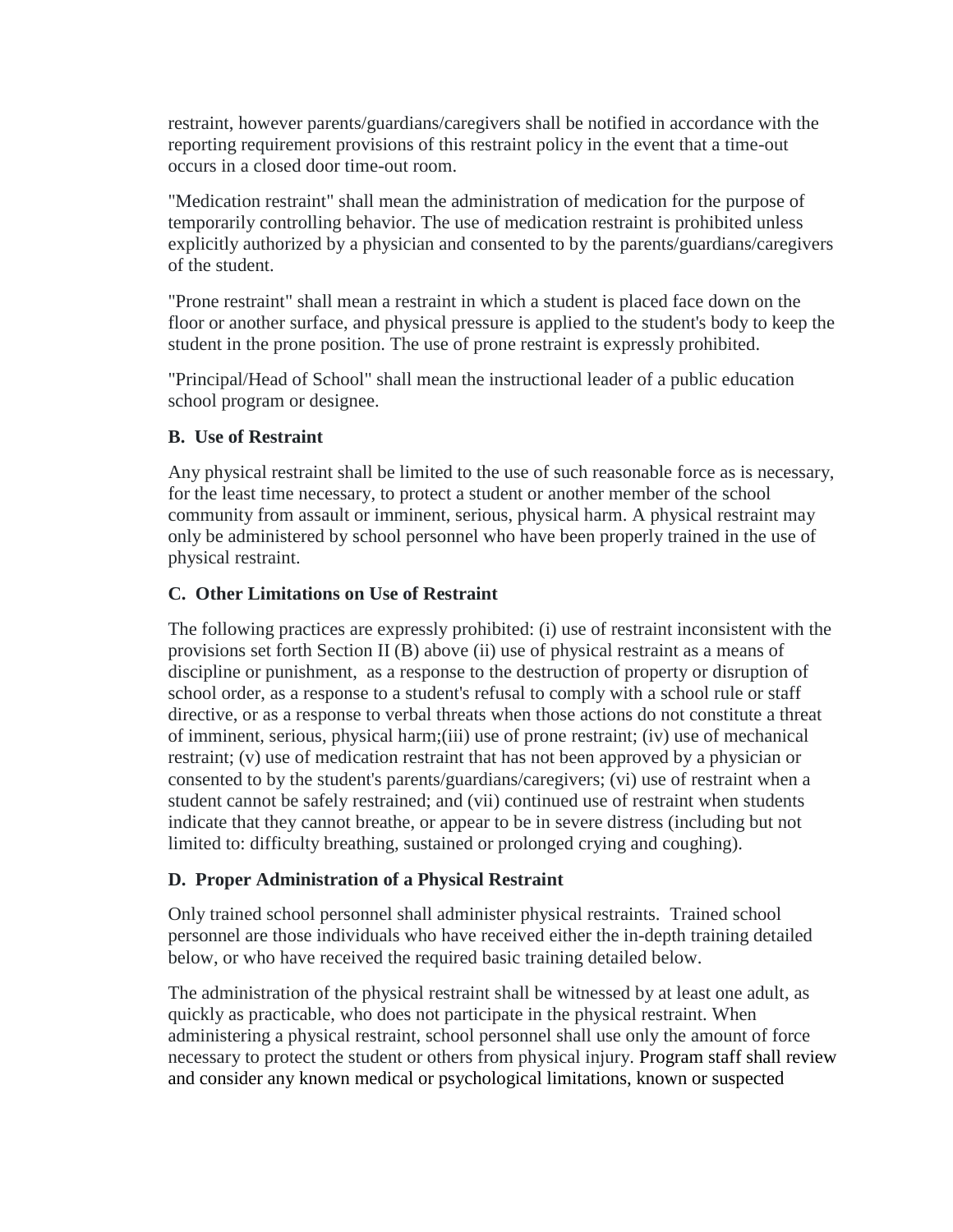trauma history, and/or behavioral intervention plans regarding the use of physical restraint on an individual student.

During the administration of a restraint, school personnel shall monitor the physical status of the student, including skin color, temperature and respiration. Any and all restraint shall be immediately released upon a determination by the school personnel administering the restraint that the student is no longer at risk of causing imminent physical harm to themselves or others. Additionally, restraints shall be administered in such a way as to prevent or minimize physical harm.

At any time during and after the administration of a physical restraint, school personnel shall seek to contact the Office of Student Services board-certified behavioral analysts, or the Crisis Intervention Team, or take other steps to seek medical and/or social emotional assistance if it appears that the student is demonstrating or articulating physical and/or mental distress. This may include contacting counselors.

Recognizing that the administration of a physical restraint can impact more than the student against whom the restraint is administered, school personnel shall offer socialemotional supports to any students and/or staff who witness the administration of a physical restraint. This may include contacting the Office of Student Services, boardcertified behavioral analysts and counselors.

### **E. Reporting Requirements**

At an appropriate time after a student has been released from a restraint, the restraining staff member shall:

a. review the restraint with the restrained student and relevant staff to address the behavior that precipitated the restraint;

b. review the incident with a supervisor to discuss whether proper restraint procedures were followed;

c. notify the Office of Student Services and principal/head of school as soon as practicable and no later than within 24 hours;

d. notify the parents/caregivers/guardians as soon as practicable. An initial notification must be made prior to the student leaving school or a schoolsponsored activity. Initial reporting of a restraint to parents/caregivers/guardians shall be made verbally. If there is no response to verbal outreach, notification shall be made via electronic correspondence. A subsequent written report shall be generated within 5 business days and provided to parents/caregivers/guardians. The written record for parents/caregivers/guardians shall at minimum include a description of what precipitated the use of physical restraint, what transpired during the use of physical restraint, and what happened in the aftermath of the physical restraint.

#### **F. Records Maintenance**